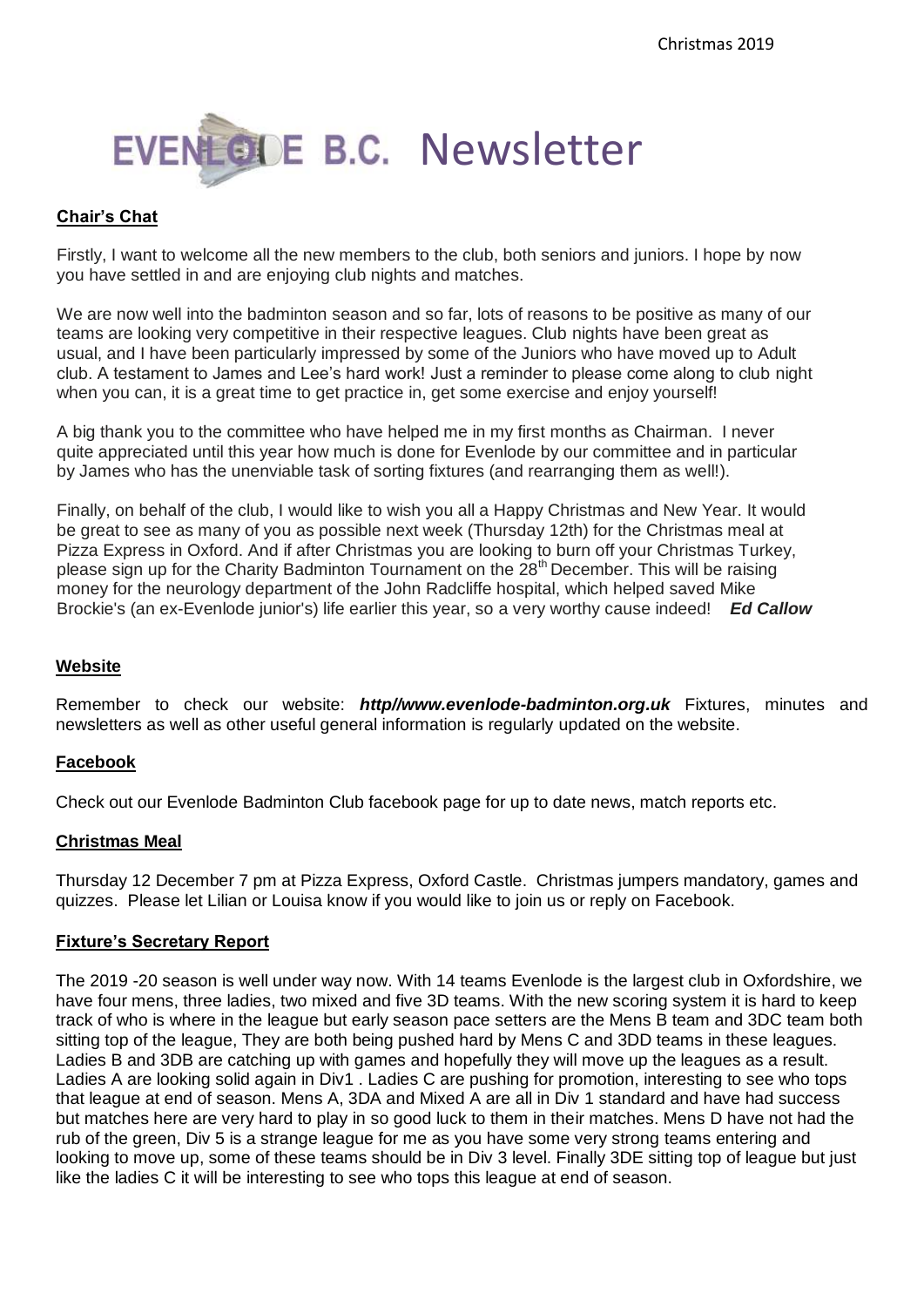As much as it is sad to see a club close it is great to see the players that have moved to us from Wantage BC, all of them are excellent players, they have fitted in to Evenlode very well and all support club nights which is great. Club nights is what all badminton clubs are about for me, here you get a chance to meet people, improve your game and keep fit. Please support the club nights as much as you can. You can also use club nights to improve your doubles partnerships.

The juniors that have moved into adult club this season are also doing very well, Juliana, Freddie, Alfie and Maisy. We are lucky to have such talent at our club and we can all help them with their game.

Finally, please can you all be aware of your matches you have, if you know you are going to be away or cannot make a match tell the team captain straight away. Finding subs is not as easy as it sounds so the more time you give the team captain the easier it is for them. Being a team captain is not easy so help them as much as you can.

### **Christmas Badminton Tournament**

To raise money for the Neurology Intensive Care Unit within the John Radcliffe Hospital

Saturday 28th December 2019

Manor Preparatory School, Faringdon Road, Shippon, Abingdon, OX13 6LN

9:15am - "Lower Standard" and will be contested by players who usually play in the Oxfordshire Badminton Divisions 3/4 Afternoon (time to be announced) - "Higher Standard" and be contested by players who usually play in the

Oxfordshire Badminton Divisions 1/2

6-8 members per team (at least 3 women and 3 men)

Round-robin with 1 ladies doubles, 1 mens doubles and 2 mixed games – point based.

Xmas fancy dress optional

£10 per person to include finger style buffet.

Raffle

It you are interested in playing please see a member of the committee or see link: https://forms.gle/2ph2LG9RCgsq1VSY8

Any donation for raffle or towards buffet gratefully received.

### **Club Night**

When arriving, **please** help with setting up nets and posts, curtain, lights setting. Peg board, shuttles and doorbell all need getting out. At end of night take nets and posts down, tidy up shuttles, put peg board and doorbell away. Badly broken shuttles can go straight into bin, if shuttle looks good keep it as we can use this for juniors or knock up shuttles.

Please keep an eye on pegboard. Especially when you are at the front of queue and several courts are empty, this will help keep courts filled when it's busy. Club nights is a chance to meet people and to have a chat with them, please leave you mobile phone in your bag and take the time to speak to people in the club.

Please note the last club night before Christmas is Monday 16 December and this will be held at The Manor Prep School from 6.30 to 9.00 pm with 2 courts being available for Club night.

The first club night back after Christmas will be Monday 6 January.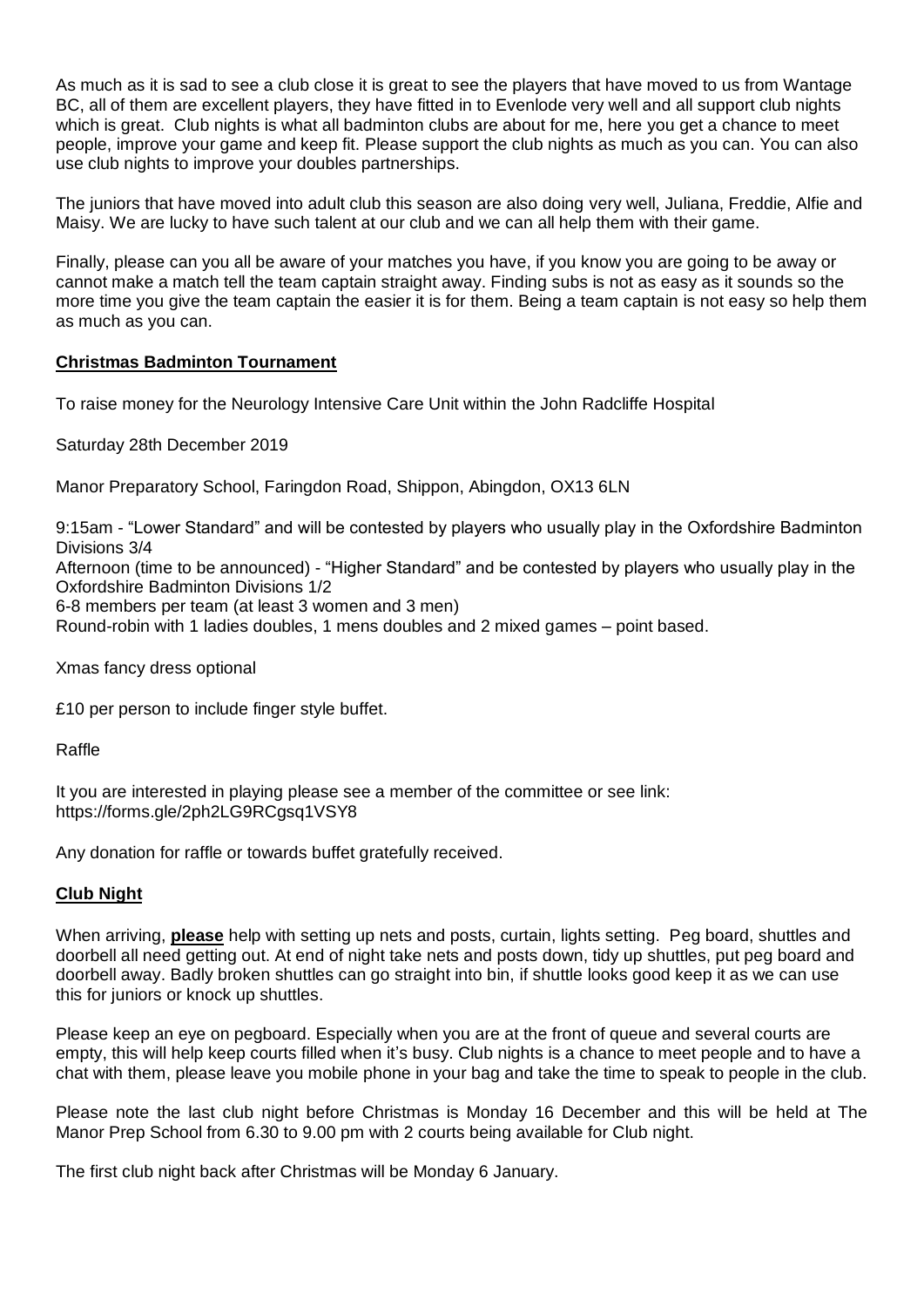## **Junior Club**

The junior club which is held on Tuesday evenings at the Manor prep is moving along well, both sessions are nearly full. If anyone can spare some time it would be great to have your help. 6pm to 7pm is the younger/beginners session and then 7pm to 8pm is the older/stronger players.

## **Junior News**

# **REBECCA**

Suffolk Under 17 Bronze and U17 Silver 26th & 27th October

Last weekend of October Rebecca travelled to Ipswich with Jess from Oxfordshire, to enter an Under 17 National Badminton tournament on the Saturday and an Under 17 Silver tournament on the Sunday. Saturday proved a good day, with Rebecca winning a Bronze medal in the Girls singles. In the doubles Rebecca and her partners won Silver. The mixed doubles was a great result with Gold for Rebecca and her partner.

Sunday was a Silver competition which means that higher graded players can enter. This also proved to be a good day, with Rebecca winning Bronze in all 3 disciplines. Girls doubles was with Jess and her mixed partner was Adam, also from Oxfordshire.

Rebecca, and some others from Oxfordshire County Badminton all entered the Hertfordshire Junior Bronze tournament on Saturday 30th November. Rebecca played Mixed Doubles with a partner from Berkshire and after a tight final, won the Gold medal. The Singles included tough competition with Rebecca winning a Bronze medal.

## **CHARLIE**

Played in his first U17 international tournaments this summer 2019:- July - Russia - played MS and MD Aug - France - played MS and MD Oct - Lithuania - won first international match in MS and MD. Oct - Germany - played MS & MD **Sept** - DKWAY U19 Bronze - won Gold in MS and Bronze in MD Oxon Restricted U18 - won Gold in MS, MD with Harry & XD with Maddy (see photo below) **Nov** - Notts U19 Bronze - won Silver in MS **Dec** - entered into the last U17 International of this year in Cyprus.

## **FREDDIE**

Oxon Restricted U14 - Bronze in MS, Silver in MD with Ethan, U16 XD Bronze with Javeeka. (Pics attached)

Swindon U15 Bronze - Silver in MD with Ethan . (pic attached)

Dec - Freddie is entered into his first International tournament in Cyprus.

### **MAISY STOTT**

Made her U16 team county team debut.